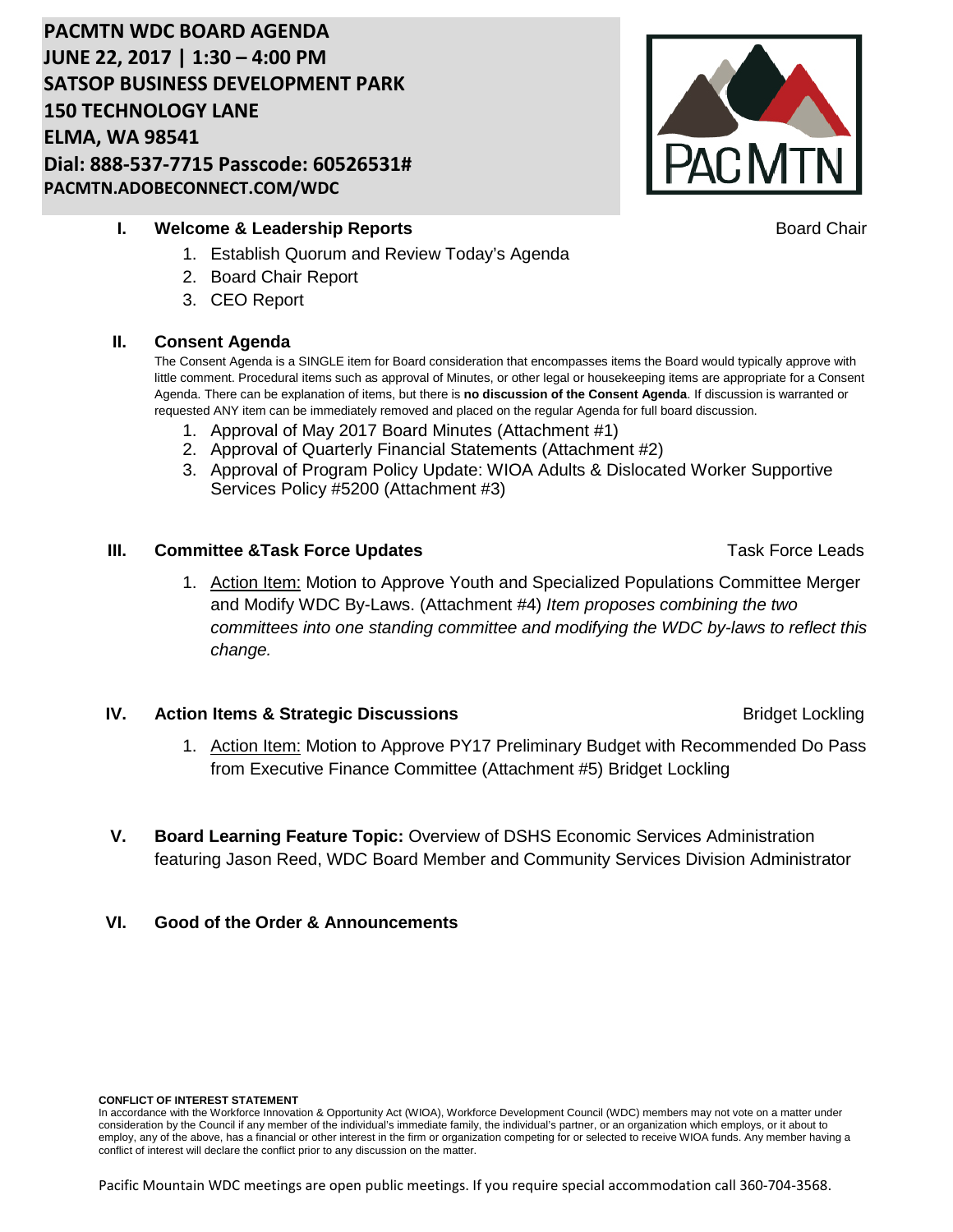## **Proposed 2017 Board Meeting Schedule**

| <b>Date</b>                            | <b>Location</b>                   |  |
|----------------------------------------|-----------------------------------|--|
| Thursday, July 27, 2017                | Union Association Local 26        |  |
|                                        | 8501 Zenith Court NE              |  |
|                                        | Lacey, WA 98516                   |  |
| Thursday, September 28, 2017           | <b>Satsop Business Park</b>       |  |
|                                        | 150 Technology Ln, Elma, WA 98541 |  |
| Thursday, November 30, 2017*           | <b>Satsop Business Park</b>       |  |
|                                        | 150 Technology Ln, Elma, WA 98541 |  |
| Thursday, December 14, 2017            | TBD                               |  |
| <b>Year End Celebration</b>            |                                   |  |
| Please note new date for this meeting. |                                   |  |

 $\frac{1}{100}$  \*5<sup>th</sup> Thursday of November following Thanksgiving holiday

**CONFLICT OF INTEREST STATEMENT** In accordance with the Workforce Innovation and Opportunity Act (WIOA), Workforce Development Council members (WDC) may not vote on a matter under consideration by the Council if any member of the individual's immediate family, the individual's partner, or an organization which employs, or it about to employ, any of the above, has a financial or other interest in the firm or organization competing for or selected to receive WIOA funds. Any member having a conflict of interest will declare the conflict prior to any discussion on the matter.

Pacific Mountain WDC meetings are open public meetings. If you require special accommodation call 360-704-3568.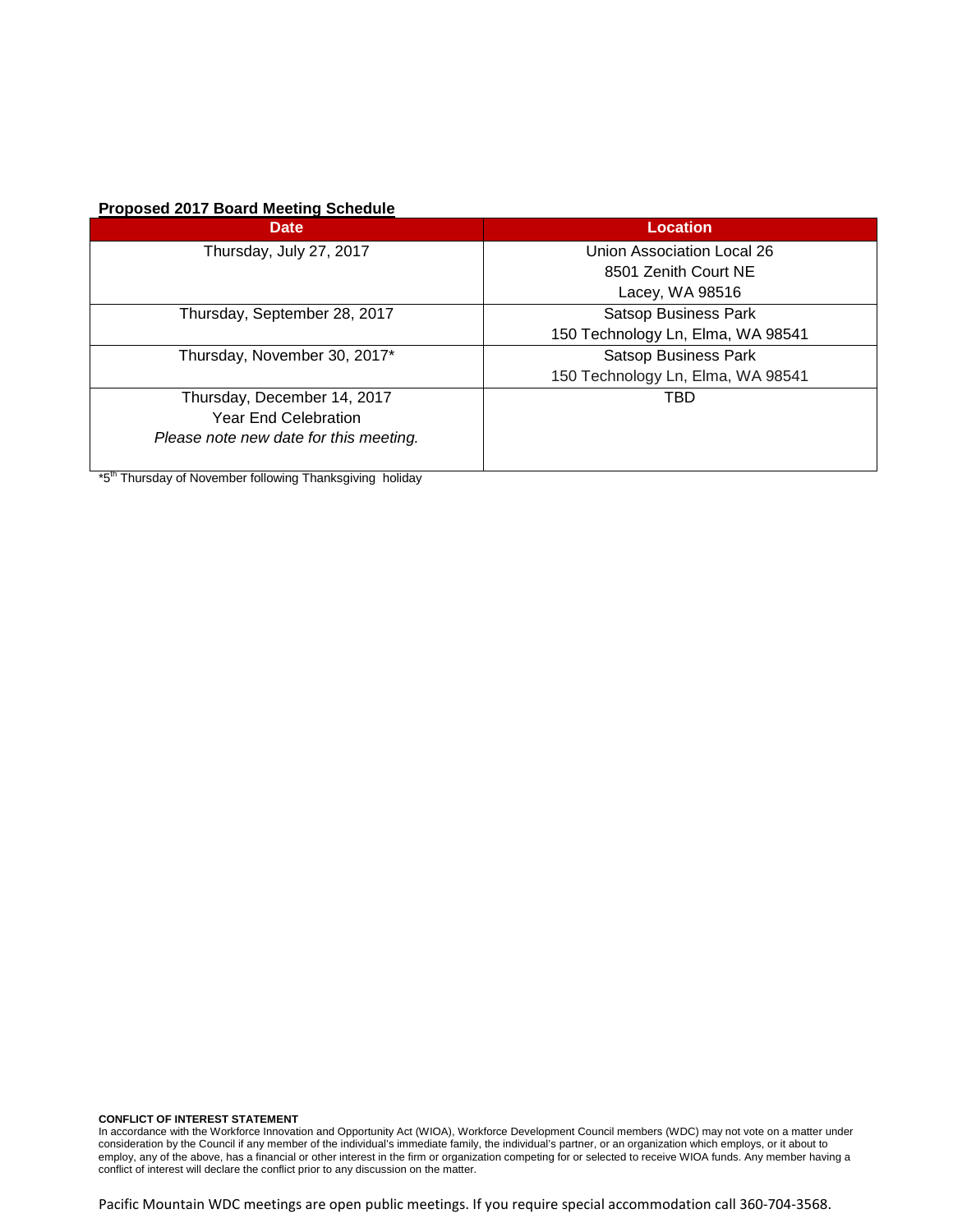| 2016 - 2018 PacMtn WDC Members |  |
|--------------------------------|--|
|--------------------------------|--|

| <b>Name</b>                      | <b>Business</b>                                 | Representing                                                            | <b>WIOA Designated Seat</b>                         |
|----------------------------------|-------------------------------------------------|-------------------------------------------------------------------------|-----------------------------------------------------|
| Duane Evans<br>1.                | Port Blakely US Forestry                        | Lewis County, Board Chair                                               | Business: Wood<br><b>Products Manufacturing</b>     |
| 2.<br>Jim Larson                 | Morningside                                     | Regional, Board Vice Chair                                              | CBO/ Serves Disabled<br>Populations                 |
| 3.<br>Peter Lahmann              | NW Laborers-Employment<br><b>Training Trust</b> | Regional, Board Treasurer                                               | Labor - Apprenticeship                              |
| Alissa Shay<br>4.                | Port of Grays Harbor                            | <b>Grays Harbor County</b>                                              | <b>Business: Logistics</b><br><b>Cross Sector</b>   |
| Dru Garson<br>5.                 | <b>Greater Grays Harbor</b>                     | <b>Grays Harbor County</b>                                              | <b>Business: Economic</b><br>Development            |
| Lee Grose<br>6.                  | Ace Hardware                                    | Lewis County                                                            | <b>Business: Retail Sales</b>                       |
| Lynn Longan<br>7.                | Mason County EDC                                | <b>Mason County</b>                                                     | <b>Business: Economic</b><br>Development            |
| Derek Epps<br>8.                 | Seattle Shellfish                               | Mason County                                                            | Business:<br>Aquaculture/<br><b>Food Production</b> |
| Jacqueline Earley<br>9.          | Sierra Pacific                                  | <b>Mason County</b>                                                     | Business: Wood<br><b>Products Manufacturing</b>     |
| 10. Bob Hitt                     | <b>Toad Hall Cranberry Farms</b>                | Pacific County                                                          | <b>Business: Food</b><br>Manufacturing              |
| 11. Steve Rogers<br>(nominee)    | Pacific County Historical<br>Society & Museum   | Pacific County                                                          | <b>Business: Tourism and</b><br>Recreation          |
| 12. Jim Sayce                    | Pacific County EDC                              | Pacific County                                                          | <b>Business: Economic</b><br>Development            |
| 13. Michael Cade                 | Thurston Count y EDC                            | <b>Thurston County</b>                                                  | <b>Business: Economic</b><br>Development            |
| 14. Winifried Danke<br>(nominee) | <b>CHOICE Regional Health</b><br><b>Network</b> | <b>Thurston County</b>                                                  | <b>Business: Life Sciences</b>                      |
| 15. David Schaffert              | Thurston County Chamber                         | Thurston County, Specialized<br><b>Populations Task Force</b><br>Leader | <b>Business: Private Sector</b><br>Enterprise       |
| 16. Anne Goranson                | <b>Employment Security</b><br>Department        | Regional                                                                | Wagner-Peyser<br><b>Employment Service</b>          |
| 17. Kairie Pierce                | WA State Labor Council                          | Regional, Youth Services Task<br>Force Leader                           | Labor Organization                                  |
| 18. Cheryl Heywood               | <b>Timberland Regional Library</b>              | Regional, One Stop Task<br>Force Leader                                 | <b>CBO/ Serves All</b><br>Populations               |

**CONFLICT OF INTEREST STATEMENT** In accordance with the Workforce Innovation and Opportunity Act (WIOA), Workforce Development Council members (WDC) may not vote on a matter under consideration by the Council if any member of the individual's immediate family, the individual's partner, or an organization which employs, or it about to employ, any of the above, has a financial or other interest in the firm or organization competing for or selected to receive WIOA funds. Any member having a conflict of interest will declare the conflict prior to any discussion on the matter.

Pacific Mountain WDC meetings are open public meetings. If you require special accommodation call 360-704-3568.